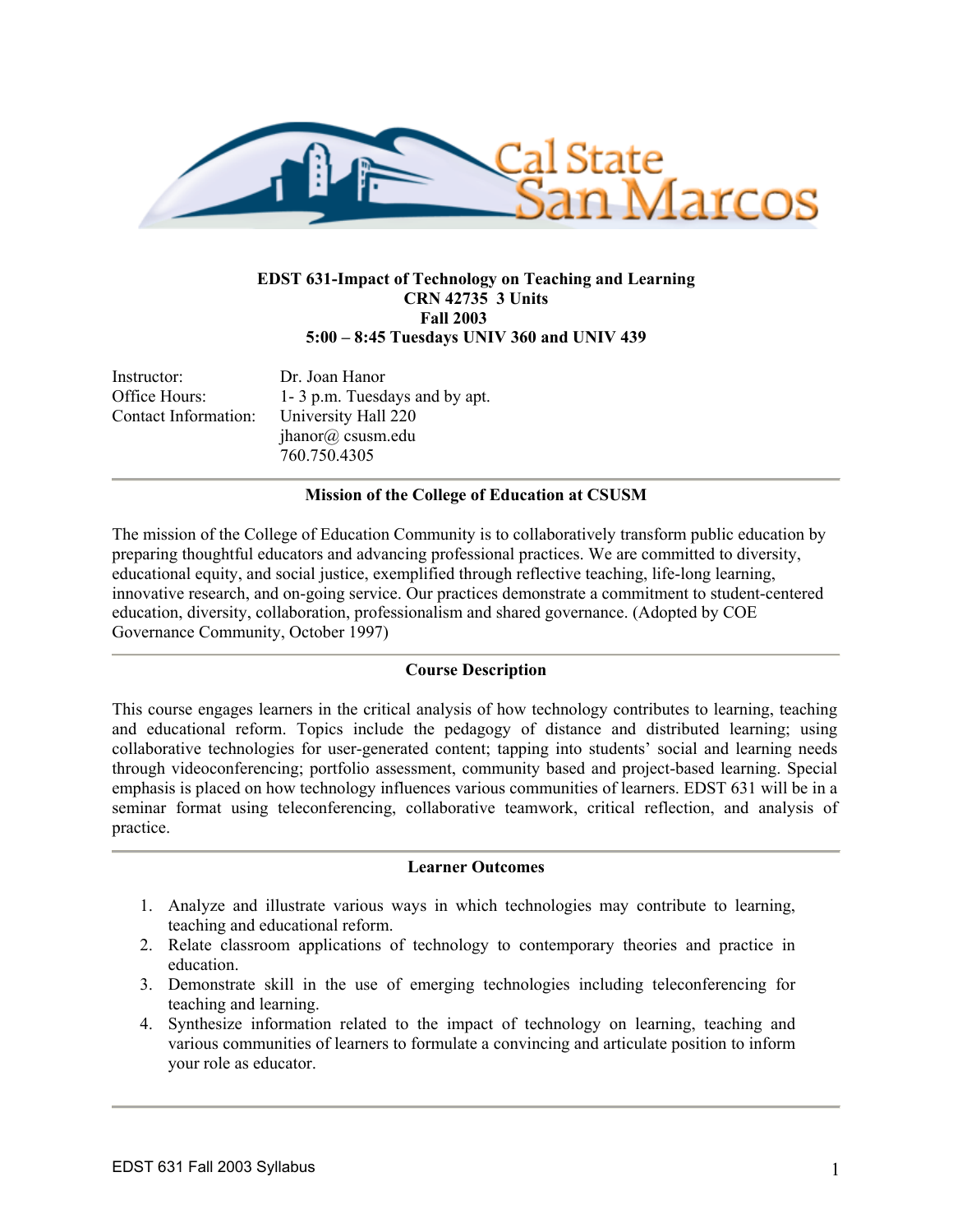#### **Required Textbooks and Readings**

### *TEXTS*

Bertrand, Yves. 1995. *Contemporary Theories and Practice in Education.* Madison, WI: Atwood Publishing.

McCain. T., & Jukes, I. 2001*. Windows in the Future.* Thousand Oaks, CA.: Corwin Press: Sage publications.

### *IMPACT ON LEARNING AND TEACHING*

http://www.sri.com/policy/ctl/assets/images/RoschelleEtAlPackard2000.pdf *Changing How and What Children Learn in School with Computer-Based Technologies*  Jeremy M. Roschell, Roy D.Pea, Christopher M. Hoadley, Douglas N. Gordin, Barbara M. Means

http://www.sri.com/policy/ctl/assets/images/vStreets\_Promising\_Practices.pdf Promising Practices and Organizational Challenges in Community Technology Centers

http://www.edweek.org/ew/vol-16/06cuban.h16 *Techno-Reformers and Classroom Teachers* 

http://www.fno.org/jun02/impact.html *The Internet and the Upper Elementary Classroom: making a Difference?*

#### *PERSONAL DIGITAL ASSISTANTS*

*PDA's and Teachers* – Susan Brooks-Young Available through WebCT

*Handhelds in the Classroom – Tools for Teachers*  http://www.techlearning.com/story/showArticle.jhtml?articleID=12803444

#### *STUDENT CENTERED LEARNING*

*Online Resources for ESL Students*  http://www.techlearning.com/story/showArticle.jhtml?articleID=12803451

*The Digital Disconnect: The Widening Gap Between Internet Savy Students and Their Schools*  http://www.pewinternet.org/reports/toc.asp?Report=67 *Available as Adobe PDF File.* 

*Integrating Technology into the Lives of Girls*  http://www.techlearning.com/db\_area/archives/WCE/archives/geekchic.html

#### *VIDEOCONFERENCING*

PacBell Site for videoconferencing *http://www.kn.pacbell.com/wired/vidconf/vidconf.html*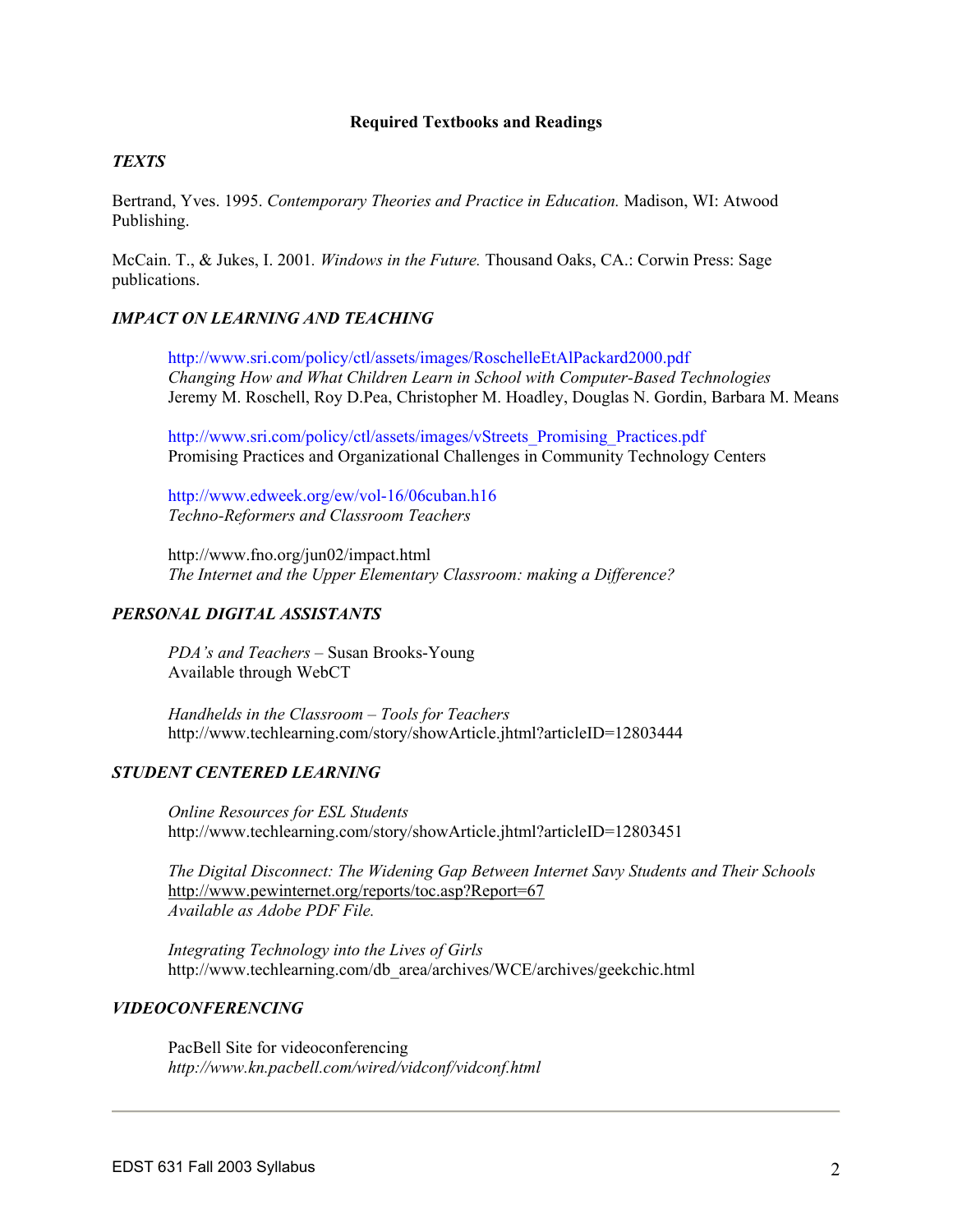## **Grading Policy**

All students are expected to participate in class activities and demonstrate reflective learning. It is important that students are well prepared for course sessions by completing the readings and assignments scheduled before the class meeting. Unless otherwise negotiated with the instructor, all assignments are to be handed in on the due date. Assignments not handed in on the due date will loose 10% of earned credit per day. The following grading scale will be used.

| $(93-100)$<br>A   | $(87-89)$<br>$B+$ | -79)<br>$\sqrt{2}$<br>.          | - (67-69)<br>$D+$ |
|-------------------|-------------------|----------------------------------|-------------------|
| $(90-92)$<br>$A-$ | $(83 - 86)$<br>B  | $(73-76)$<br>$\cdot$             | $(63-67)$<br>⊅    |
|                   | $(80-82)$<br>B-   | $\sim$<br>$70-$<br>- U-<br>، د ، | $(60-62)$<br>D-   |

## *An "A" student is one who:*

- completes all assignments on time and demonstrates the ability to summarize, analyze, and/or reflect at high levels.
- varies sources of information for assignments, demonstrating high degree of effort in pursuing varied perspectives around important educational issues.
- completes all the reading assignments and develops thoughtful and thorough responses.
- produces work that reveals a strong commitment to self-discovery and learning.
- produces work at a high professional level in terms of both writing and content.
- develops a high quality presentation, demonstrating significant learning around a contemporary issue.
- presents confidently and intelligently, demonstrating effective teaching skills.
- completes assignments in/out of class with a focus on learning and exploration, pushing him/herself to better understand the profession through quality work.
- attends almost every class meeting and is fully engaged during class.
- pushes him/herself to new understandings by participating in discussions, sharing his/her opinions, and valuing others' perspectives.
- contributes to the positive environment of the class by respecting all members.

# *A "B" student is one who:*

- completes all or almost all assignments, all or most on time, and demonstrates the ability to summarize, analyze, and/or reflect at fairly high levels, showing consistent improvement over time.
- varies sources of information for assignments, demonstrating high degree of effort in pursuing varied perspectives around important educational issues.
- completes all or most of the reading assignments and develops thoughtful and fairly thorough responses.
- produces work that reveals a commitment to self-discovery and learning.
- produces work that is close to professional level in terms of both content and writing, working to develop a strong command of writing, speaking, planning and presenting.
- develops presentations, demonstrating significant learning
- presents confidently and intelligently, demonstrating effective teaching skills.
- completes assignments in/out of class with a focus on learning and exploration, pushing him/herself to better understand the profession through quality work.
- attends almost every class meeting and is regularly engaged during class.
- pushes him/herself to new understandings by participating in discussions, sharing his/her opinions, and valuing others' perspectives.
- contributes to the positive environment of the class by respecting all members.